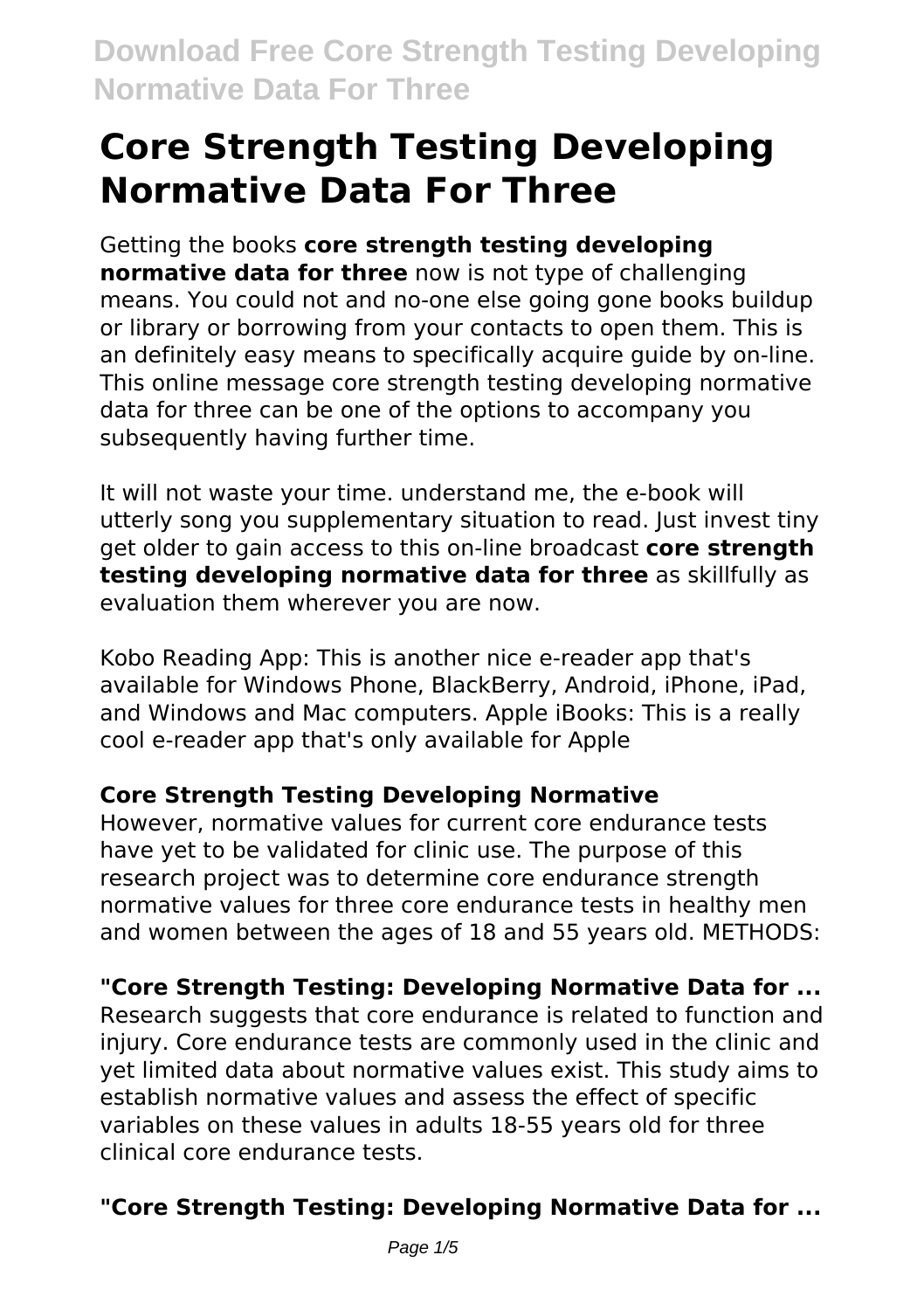Core Strength Testing: Developing Normative Data for Three Clinical Tests

#### **(PDF) Core Strength Testing: Developing Normative Data for ...**

However, normative values for current core endurance tests have yet to be validated for clinic use. The purpose of this research project was to determine core endurance strength normative values for three core endurance tests in healthy men and women between the ages of 18 and 55 years old. METHODS:

#### **St. Catherine University SOPHIA**

CORE STRENGTH TESTING: DEVELOPING NORMATIVE DATA FOR THREE CLINICAL TESTS By Alexis Anderson, SPT Jessica Hoffman, SPT Brent Johnson, SPT Anna Simonson, SPT Laurel Urquhart, SPT Doctor of Physical Therapy Program St. Catherine University 30 April 2014 Research Advisor: Dr. Jaynie Bjornaraa, PT, PhD, MPH, SCS, ATR, CSCS

#### **Core Strength Testing: Developing Normative Data For Three ...**

function and injury. Core endurance tests are commonly used in the clinic and yet limited data about normative values exist. This study aims to establish normative values and assess the effect of specific variables on these values in adults 18-55 years old for three clinical core endurance tests. Subjects/Methods:

#### **St. Catherine University SOPHIA**

If the athlete can complete this test, then it indicates they have good core strength. If they are unable to complete the test, then repeat the routine 3 or 4 times a week until they can. If core strength is weak, then the torso will move unnecessarily during motion and waste energy.

#### **Core Muscle Strength and Stability Test - BrianMac**

As pediatric therapists, we sometimes use supine flexion, prone extension, modified sit ups and push ups as measures of core strength. I don't usually refer to the norms for core strength in children but more look at the quality of how the exercise is performed and progress over time for each individual child.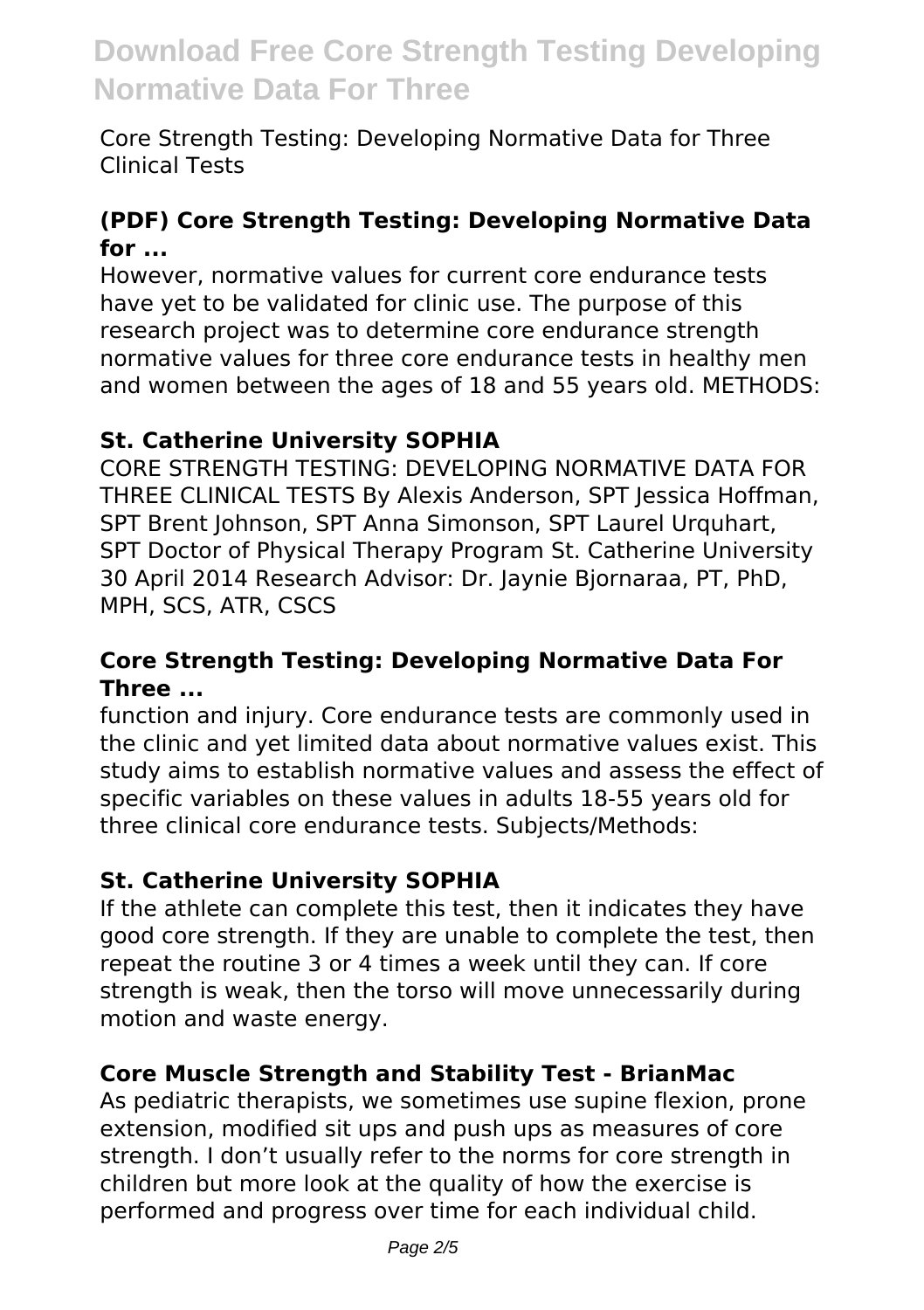#### **Norms for Core Strength in Children - Your Therapy Source**

The Plank Test, also known as the Prone Bridge Test, is a simple fitness test of core muscle strength, and can also be used as a fitness exercise for improving core strength. The aim of this test is to hold an elevated plank position for as long as possible. purpose: The plank test measures the control and endurance of the back/core stabilizing muscles. equipment required: flat and clean surface, stopwatch, recording sheets, pen. pre-test: Explain the test procedures to the subject. Perform ...

#### **Plank Core Strength and Stability Test**

endurance test Trunk Flexor Endurance Test The flexor endurance test is the first in the battery of three tests that assesses muscular endurance of the deep core muscles (i.e., transverse abdominis, quadratus lumborum, and erector spinae). It is a timed test involving a static, isometric contraction of the

#### **MCGILL'S TORSO MUSCULAR ENDURANCE TEST BATTERY**

Core strength measurements included eight isometric tests and a sit-up test. The four core endurance tests were the trunk flexor test, trunk extensor test, and bilateral side bridge tests. Flexibility tests included the sit-and-reach test and active range of the trunk and hip joint motions.

#### **Endurance tests are the most reliable core stability ...**

Test procedure: The protocol consists of four tests that measure all aspects of torso strength via isometric. muscle endurance. 1.Trunk flexor test (TFT) • The TFT is used to assess the endurance of the anterior musculature of the core (rectus abdominis) (Brumitt, 2010).

#### **McGill Core Endurance Test - Trek Education**

The Bunkie test, a functional performance test consisting of 5 test positions (performed bilaterally), has been used to assess aspects of muscular function. Current performance measures are based on clinical recommendations. The purpose of this study was to report normative data for a healthy population.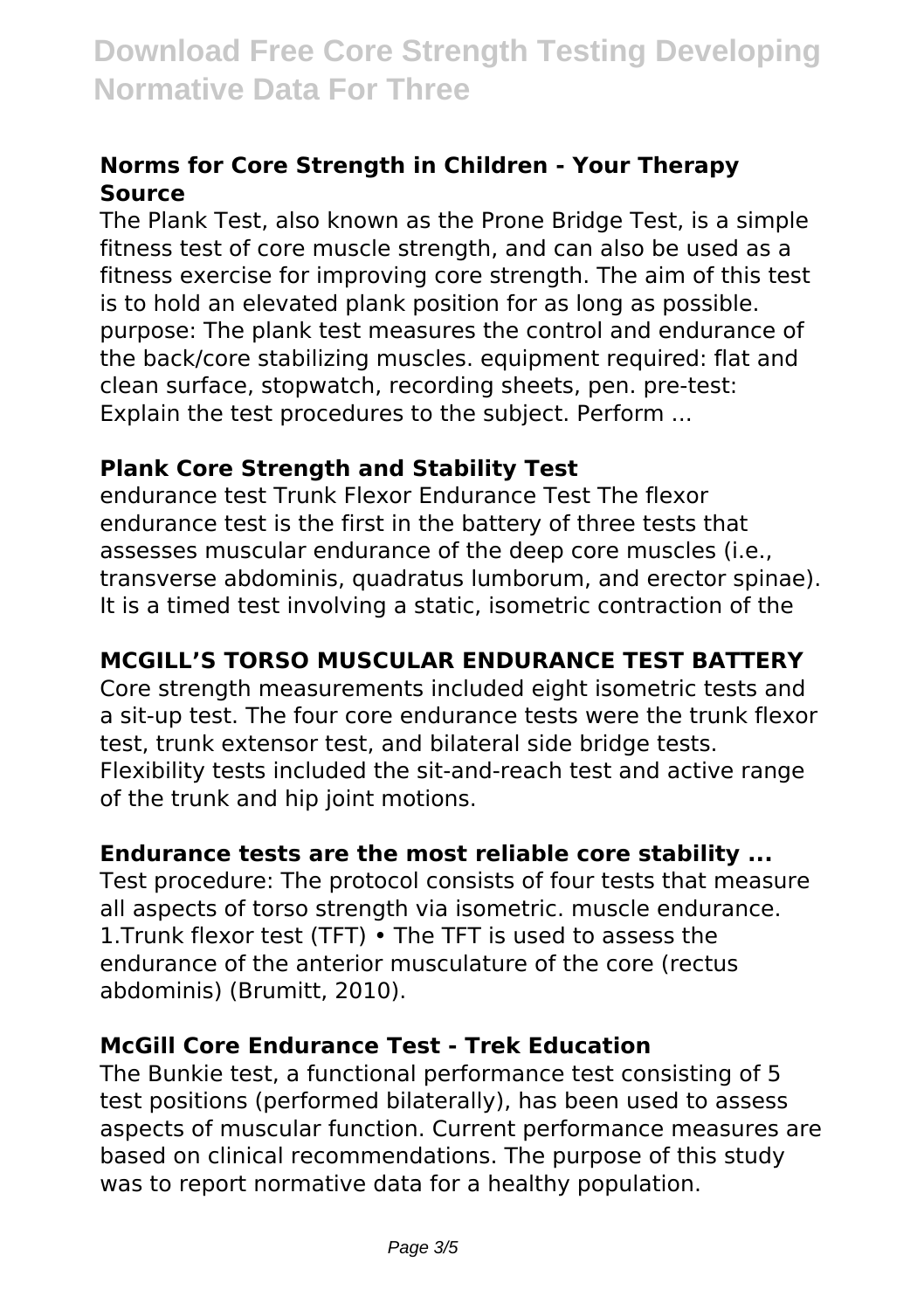#### **The Bunkie Test: Descriptive Data for a Novel Test of Core ...**

The focus of this study was to describe normative values in adolescents for FMS™, which consists of a battery of tests developed in 1997 that relies upon common, basic movements to identify athletes that may be at an elevated risk of injury.

#### **NORMATIVE VALUES FOR THE FUNCTIONAL MOVEMENT SCREENTM IN ...**

Test norms Test norms consist of data that make it possible to determine the relative standing of an individual who has taken a test. By itself, a subject's raw score (e.g., the number of answers that agree with the scoring key) has little meaning.

#### **Psychological testing - Test norms | Britannica**

Normative values exist for trunk endurance assessments among college‐aged students with no history of LBP,14as well as college‐aged male rowers.15These methods used for testing trunk endurance demonstrate excellent

reliability14,15Implementation of these testing techniques in some rehabilitation and athletic training environments is, however, potentially limited because these tests require appropriate tables and the use of multiple belts.

#### **COMPARISON OF DIFFERENT TRUNK ENDURANCE TESTING METHODS IN ...**

This is the first study to provide normative data for grip strength across the life course. These centile values have the potential to inform the clinical assessment of grip strength which is recognised as an important part of the identification of people with sarcopenia and frailty.

#### **Grip Strength across the Life Course: Normative Data from ...**

Therefore, functional tests are essential for the health professional interacting with the senior adult. The typical strength and flexibility tests used with a younger population will usually not meet the needs of the senior adult nor will the normative values associated with those functional tests apply.